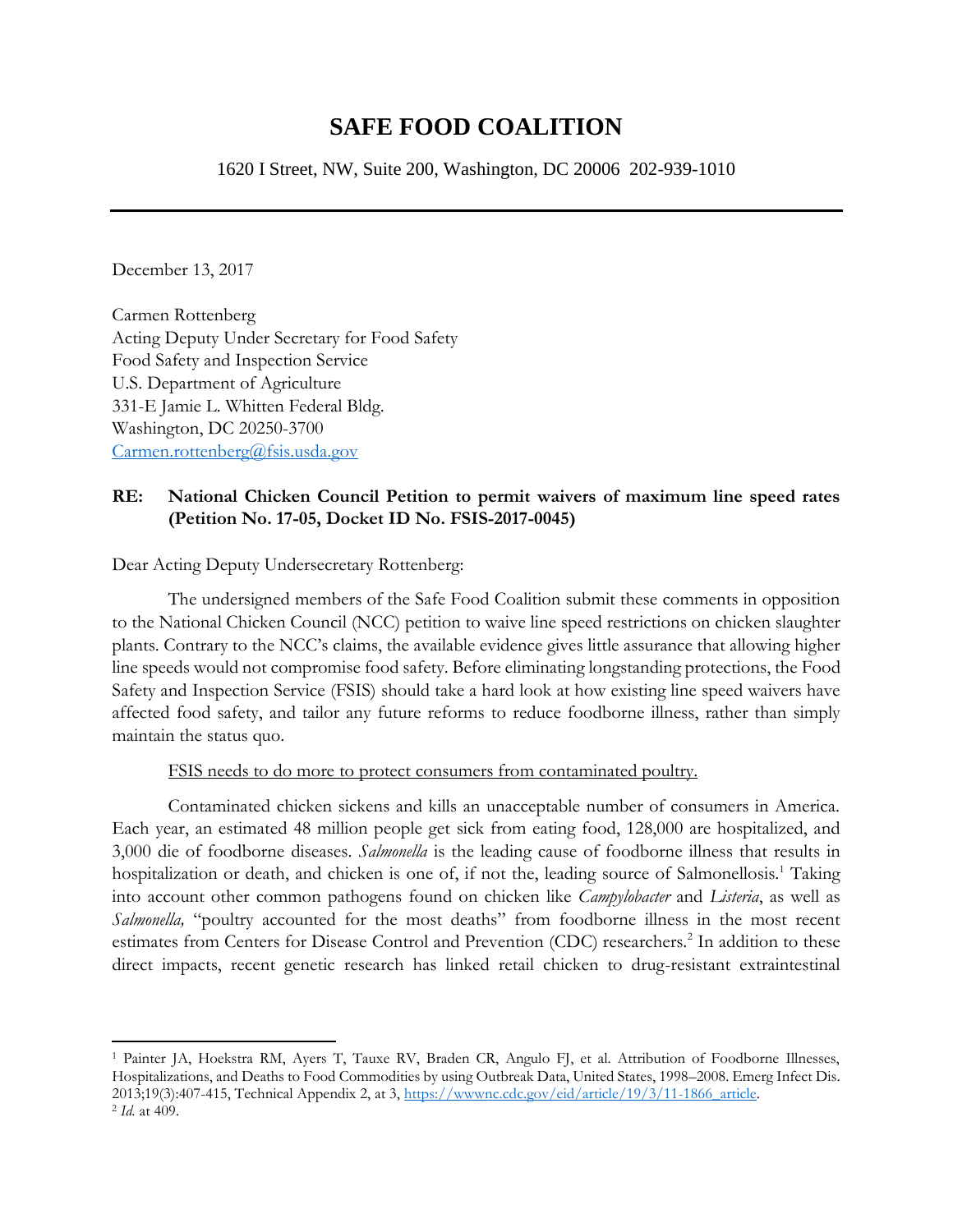pathogenic *Escherichia coli* (ExPEC) that causes urinary tract infections (UTIs) in humans. <sup>3</sup> Researchers estimate that ExPECs cause around 85 percent of UTIs, the second most common type of human body infection, accounting for 8.1 million visits to health care providers in the United States each year and around \$1-2 billion per year in health care expenses. 4

The NCC argues in its petition that, in recent years, "industry has made significant strides in decreasing the prevalence of both *Salmonella* and *Campylobacter* on young chicken carcasses." As evidence, it cites "current FSIS data for all inspection systems where the industry average for Salmonella on young chicken carcasses is currently 5.42%, well below the FSIS established performance standard of 7.5%." However, FSIS set the current performance standard in 2011, at a level designed to allow approximately 80 percent of establishments to pass it without improving their performance. <sup>5</sup> Performance standards, moreover, represent the maximum *Salmonella* contamination rate allowed by the agency, and when exceeded, establishments are required to take corrective actions. The industry average should, therefore, fall well below the performance standard. Notably, NCC has intimated that the gap between performance standards and average industry contamination should be wider, requesting that FSIS revisit the performance standards and make them easier to meet, on account of a new *Salmonella* testing protocol.<sup>6</sup>

Adoption of that new protocol has accompanied a steep rise in contamination rates, suggesting that some of the chicken industry's progress in reducing *Salmonella* contamination has been illusory. In the 1990s, poultry establishments began to increasingly rely on antimicrobial sanitizers to combat microbiological pathogens like *E. coli*, *Salmonella* and *Campylobacter*. In 2016, however, the USDA Agricultural Research Service (ARS) confirmed that many of the most popular sanitizers were interfering with testing for *Salmonella*, and potentially causing "false negative" test results.<sup>7</sup> A later ARS study identified a new testing solution, nBPW, that helps to address the problem. The nBPW neutralizes the interference of antimicrobials after a sample is taken, and thereby ensures more

<sup>3</sup> *See, e.g.,* Bergeron et al. "Chicken as reservoir for extraintestinal pathogenic Escherichia coli in humans, Canada." *Emerging Infectious Disease*, 2012 Mar;18(3):415-21. doi: 10.3201/eid1803.111099, *available at*: <https://www.ncbi.nlm.nih.gov/pubmed/22377351> ("ExPEC transmission from food animals could be responsible for human infections, and chickens are the most probable reservoir."); Nordstrom et al. "Foodborne urinary tract infections: a new paradigm for antimicrobial-resistant foodborne illness." *Frontiers in Microbiology* (March 6, 2013), *available at*: <https://www.ncbi.nlm.nih.gov/pmc/articles/PMC3589730/> ("Traditionally, foodborne infections were limited to those affecting the gastrointestinal tract, but a growing number of studies linking foodborne E. coli with urinary tract infections (UTIs) challenge that narrow definition.").

<sup>4</sup> Helena Bottemiller. "Study Suggests Chicken Contributes to Urinary Tract Infections" *Food Safety News*, (March 2012) http://www.foodsafetynews.com/2012/03/study-suggests-chicken-is-contributing-to-urinary-tractinfections/#.WhR9A0qnGUk

<sup>5</sup> FSIS. "New Performance Standards for Salmonella and Campylobacter in Young Chicken and Turkey Slaughter Establishments: Response to Comments and Announcement of Implementation Schedule" 76 FR 15282 (March 21, 2011). <sup>6</sup> *See* Interview of Ashley Peterson, PhD, vice president of science and technology, National Chicken Council. *The Poultry* 

*Site*, http://www.thepoultrysite.com/poultrynews/39011/new-rule-same-baseline-skews-sampling-for-foodbornepathogens/ ("We've asked that the performance standards be redone as needed due to the change to neutralized buffered peptone water, but it's going to take some time.").

<sup>7</sup> Gary R. Gamble et al. Effect of simulated sanitizer carryover on recovery of Salmonella from broiler carcass rinsates. Journal of Food Protection. Vol. 79, 710–714 (2016).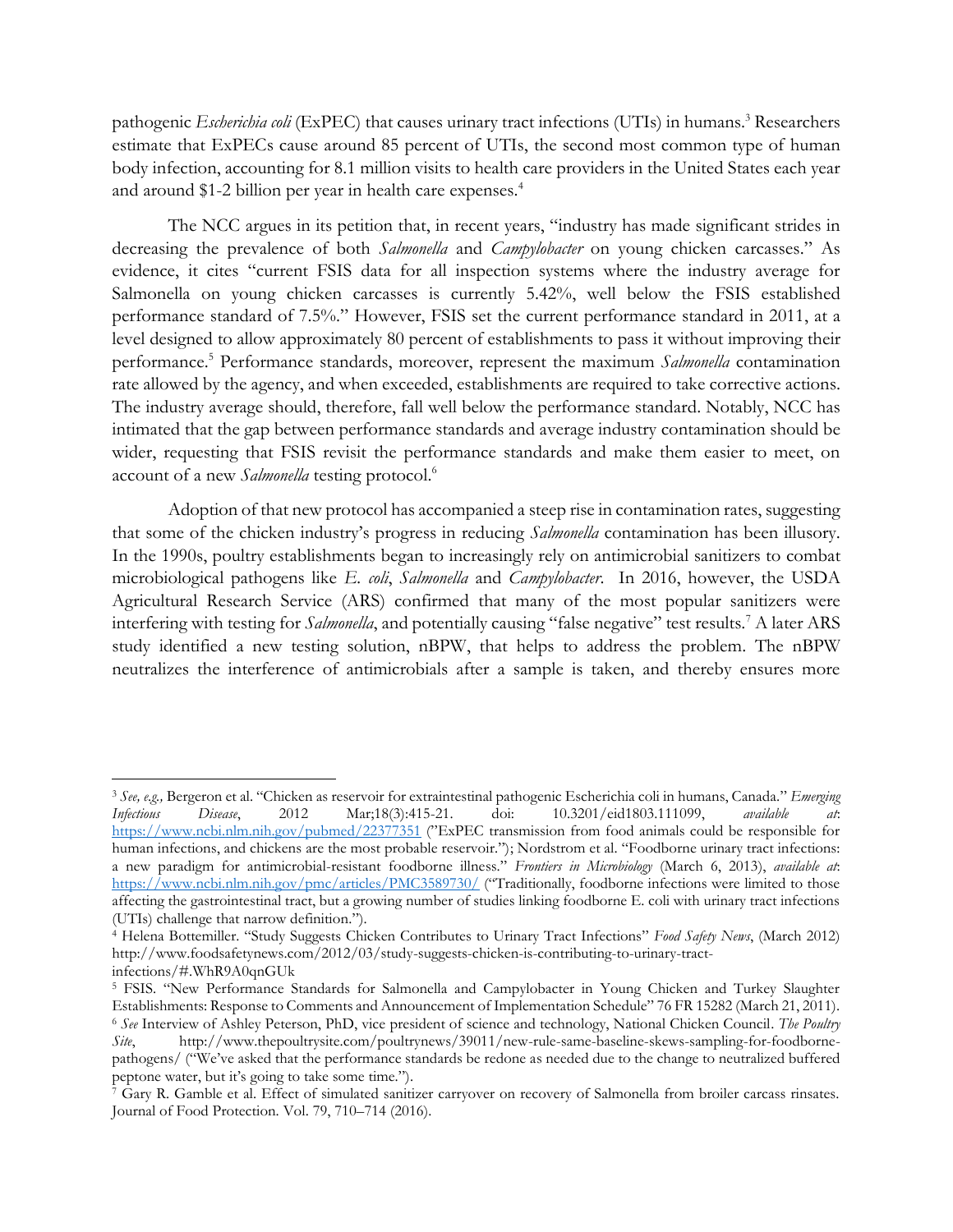accurate test results. $^8$  However, after FSIS began using the new nBPW testing solution on July 1, 2016, $^9$ the *Salmonella* prevalence rate for chicken has grown dramatically.

Each bar on the graph represents the average *Salmonella* prevalence rate across the industry, as reported by FSIS, for the twelve months leading up to the date noted on the x-axis. The data posted on the FSIS website does not include a prevalence estimate for the year ending March 31, 2016, or for the year immediately preceding adoption of the nBPW solution, which ended June 30, 2016.<sup>10</sup> Those figures would provide more insight on how much of the recent uptick—more than a *five-fold* increase in the two years leading up to September of 2017—reflects the transition to the new testing solution. Whatever the cause, however, the data casts doubt on the NCC's characterization of the industry's success in decreasing the prevalence of *Salmonella* and other pathogens in poultry.



This data also underscores the need for better oversight to ensure, for example, that new antimicrobial sanitizers do not similarly skew test results. For this reason, Safe Food Coalition members have asked FSIS to require manufacturers to demonstrate that the new chemicals will not create a carryover effect before authorizing their use in plants.<sup>11</sup>

<sup>8</sup> Gary R. Gamble et al. *Neutralization of Bactericidal Activity Related to Antimicrobial Carryover in Broiler Carcass Rinse Samples, Journal of Food Protection*, Vol. 80, No. 4 (March 17, 2017).

<sup>9</sup> *See* FSIS Notice 41-16. "New Neutralizing Buffered Peptone Water to Replace Current Buffered Peptone Water for Poultry Verification Sampling," (June 8, 2016), [https://www.fsis.usda.gov/wps/wcm/connect/2cb982e0-625c-483f-](https://www.fsis.usda.gov/wps/wcm/connect/2cb982e0-625c-483f-9f50-6f24bc660f33/41-16.pdf?MOD=AJPERES)[9f50-6f24bc660f33/41-16.pdf?MOD=AJPERES](https://www.fsis.usda.gov/wps/wcm/connect/2cb982e0-625c-483f-9f50-6f24bc660f33/41-16.pdf?MOD=AJPERES)

<sup>&</sup>lt;sup>10</sup> See FSIS. "Sampling Results for FSIS Regulated Products," [https://www.fsis.usda.gov/wps/portal/fsis/topics/data](https://www.fsis.usda.gov/wps/portal/fsis/topics/data-collection-and-reports/microbiology/sampling-project-results/results)[collection-and-reports/microbiology/sampling-project-results/results.](https://www.fsis.usda.gov/wps/portal/fsis/topics/data-collection-and-reports/microbiology/sampling-project-results/results)

<sup>11</sup>FSIS guidelines require a company seeking to introduce a new sanitizer for use in poultry processing to submit a "protocol" that includes: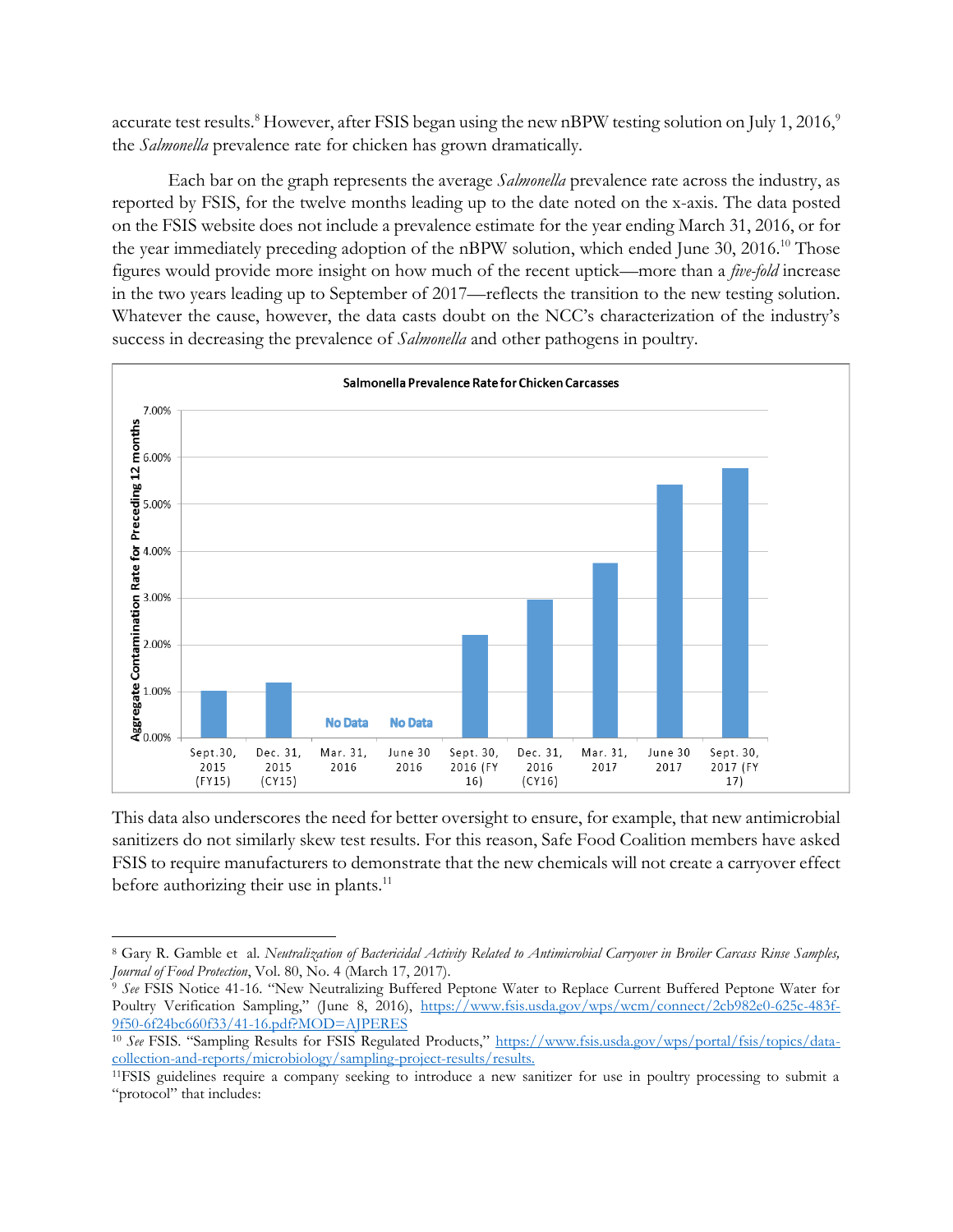#### Line speeds and food safety

l

On its face, eliminating line speed restrictions would run the risk of exacerbating risks to consumers, for at least two reasons. First, faster line speeds give inspectors and company sorters less time to spot defective bird carcasses during inspection, such as those that are diseased or visibly contaminated with feces. Second, faster line speeds may increase the likelihood that fecal contamination and other hazards occur in the first place.

Inspection matters to food safety. According to FSIS, *Salmonella* is usually transmitted to humans by eating foods contaminated with animal feces.<sup>12</sup> To reduce the risk of fecal contamination and other food safety hazards, FSIS has capped line speeds so that government inspectors—four of whom may be online at any one time—see no more than 35 birds per minute (bpm), meaning lines may not run faster than 140 bpm.<sup>13</sup> At plants enrolled in the New Poultry Inspection System (NPIS), just one government inspector performs online, carcass-by-carcass inspection, reviewing the work of company employees, or "sorters," whose duty is to "address animal disease conditions and trim and dressing defects" beforehand. <sup>14</sup> A second government inspector works off-line, reviewing documentation of process controls and sampling carcasses from the line to check for visible fecal material contamination.<sup>15</sup>

The shift from government inspectors to company sorters under NPIS raises concerns related to inadequate training and increased inspection workloads—concerns that faster line speeds would exacerbate. FSIS made clear in its final rule for NPIS that it expects company sorters to effectively carry out duties previously performed by trained government inspectors.<sup>16</sup> The agency developed "guidance documents to assist establishments in training their sorters . . . based on the training that FSIS provides to online inspection personnel that are responsible for sorting carcasses under the existing inspection systems." <sup>17</sup> Yet FSIS does not require that establishments actually provide *any* 

<sup>&</sup>quot;A description of the sample collection methods to ensure mitigation of antimicrobial agent carryover. Interventions used immediately prior to sample collection, such as chiller or post-chill dips and sprays may reduce the recovery of Salmonella or any other indicator organism on the sampled product. **For example, describe the**  drip time or neutralization process used when sampling poultry carcasses after the chill step." FSIS Compliance Guideline Procedures for New Technology Notifications and Protocols, April 2015, https://www.fsis.usda.gov/wps/wcm/connect/c64d8f3b-56aa-49c9-91f3-daf0caaba6bd/New-Technology-Protocols-042015.pdf?MOD=AJPERES, p. 10, (emphasis added).

The ARS study demonstrated, however, that even with a prolonged, unrealistic drip time of five minutes, one commonly used sanitizer "still exhibited significant … bactericidal activity," and the other commonly used sanitizers continued to have a carryover effect after 1-minute of drip time. Gary R. Gamble et al. Effect of simulated sanitizer carryover on recovery of Salmonella from broiler carcass rinsates. Journal of Food Protection. Vol. 79, 713-714 (2016).

<sup>12</sup> *See* FSIS. "Salmonella Questions and Answers," [https://www.fsis.usda.gov/wps/portal/fsis/topics/food-safety](https://www.fsis.usda.gov/wps/portal/fsis/topics/food-safety-education/get-answers/food-safety-fact-sheets/foodborne-illness-and-disease/salmonella-questions-and-answers/)[education/get-answers/food-safety-fact-sheets/foodborne-illness-and-disease/salmonella-questions-and-answers/](https://www.fsis.usda.gov/wps/portal/fsis/topics/food-safety-education/get-answers/food-safety-fact-sheets/foodborne-illness-and-disease/salmonella-questions-and-answers/)

<sup>13</sup> *See* FSIS. "Proposed Rule: Modernization of Poultry Slaughter Inspection." 77 Fed. Reg. 4408, 4432-33 (Jan. 27, 2012). <sup>14</sup>Modernization of Poultry Slaughter Inspection. 79 Fed. Reg. 49566 (August 21, 2014) ["Final Rule"] <sup>15</sup> *Id.* at 49567.

<sup>&</sup>lt;sup>16</sup> *Id.* ("Proper training is necessary if sorters are to make accurate decisions on how to address animal disease conditions and trim and dressing defects. Under the NPIS, if sorters do not make these decisions correctly, FSIS inspection personnel will take appropriate action such as stopping the production line, issuing NRs, and directing the establishment to reduce the line speed to ensure that the establishment is able to maintain process control, that establishment sorters are able to successfully perform their duties, and that FSIS CIs are able to conduct a proper inspection."). <sup>17</sup> *Id.*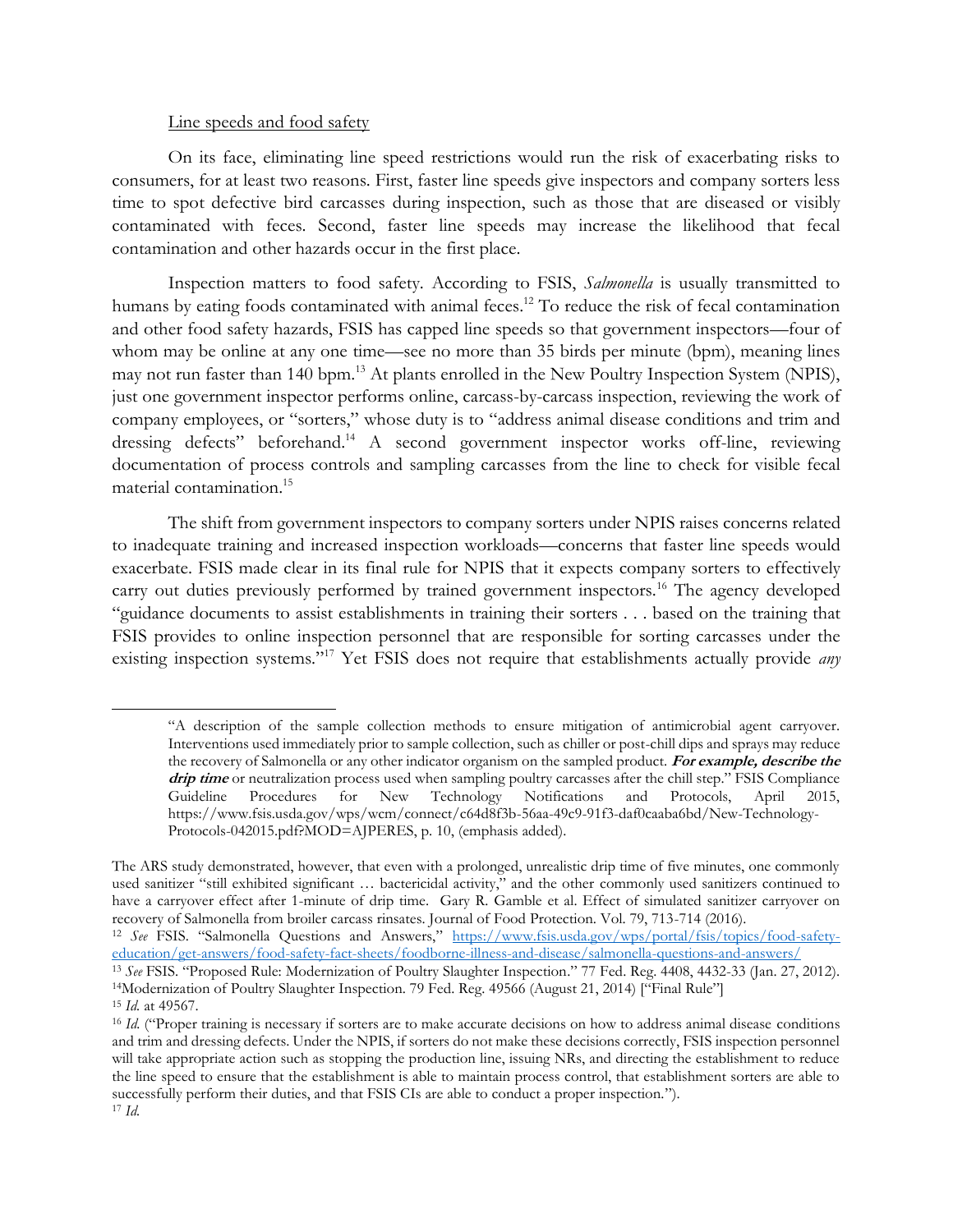training to sorters.<sup>18</sup> At the same time, company sorters may have comparatively less time to assess a carcass than their publicly employed counterparts. In the final rule adopting NPIS, FSIS indicated that "establishments adopting the NPIS will likely initially expand their labor resources by employing about 0.8 staff-years of online sorters and carcass-inspection helpers that substitute for every 1.0 staff-year of FSIS online inspection program personnel." In other words, four company employees are expected to replace each five online inspectors, meaning a 25% higher workload. All else equal, faster line speeds will reduce the amount of time for inspecting a carcass, and increase the likelihood that diseased and contaminated carcasses go undetected.

Similarly, faster line speeds increase the likelihood that hazards, such as visible fecal contamination, occur at all. Poultry plant workers have told interviewers that fast line speeds often result in chicken carcasses "thrown all over the floor," even ending up "in a pile as high as a car" by the end of a shift, as harried workers fail to keep up with the lines.<sup>19</sup> In another recent survey of 500 poultry workers, over half (54%) of respondents answered "yes" to the question, "Have you ever been forced to do things because of time pressure or line speed that might harm the health and safety of the consumer?" and "almost one-third of workers (31%) responded that they had observed contamination of the poultry meat during processing or packaging."20

These accounts suggest that fast line speeds already often cause plants to lose "process control." Indeed, according to one recent study, "feces are present on approximately half of chicken products at retail stores in locations across the United States." <sup>21</sup> The NCC points out that its petition only relates to line speeds during the evisceration portion of processing, and that modern plants have automated many aspects of that process, such as removal of the birds' intestines. However, the industry continues to depend on workers for a variety of tasks in the evisceration process, such as rehanging birds on the shackle conveyor after their feet are cut off, removing remaining viscera, arranging birds for sorting and inspection, and vacuuming out the lungs and kidneys from the carcass.<sup>22</sup> Moreover, higher line speeds may affect machines as well as workers. One former inspector stationed in a HIMP poultry plant recently told National Public Radio that "the higher the line speed, the less accurate the operation of machines," and that machines that pull the viscera of the chicken may malfunction and end up "slinging manure all over the product."<sup>23</sup>

## The NCC's petition

 $\overline{a}$ 

The NCC's petition argues that removing line speed limitations "will not compromise food safety" because it will encourage plants to participate in NPIS and the *Salmonella* Initiative Program.

<sup>18</sup> As noted in the Final Rule, following its 2001 audit of the HIMP pilot, the Government Accountability Office (GAO) recommended that FSIS develop a training program, but FSIS rejected that recommendation in the final rule establishing NPIS, reasoning that if the sorters cannot do their jobs, FSIS inspectors "will take appropriate action." *See id.* 

<sup>19</sup> Southern Poverty Law Center, *Unsafe at These Speeds, Alabama's Poultry Industry and its Disposable Workers* (2013) at 32-33, [https://www.splcenter.org/sites/default/files/Unsafe\\_at\\_These\\_Speeds\\_web.pdf](https://www.splcenter.org/sites/default/files/Unsafe_at_These_Speeds_web.pdf)

<sup>20</sup> The Northwest Arkansas Worker's Justice Center. Wages and Working Conditions in Arkansas Poultry Plants, at 2 (February 1, 2016)

[http://www.uusc.org/sites/default/files/wages\\_and\\_working\\_conditions\\_in\\_arkansas\\_poultry\\_plants.pdf.](http://www.uusc.org/sites/default/files/wages_and_working_conditions_in_arkansas_poultry_plants.pdf)

<sup>21</sup> <http://www.pcrm.org/health/reports/fecal-contamination-in-retail-chicken-products>

<sup>22</sup> <https://www.osha.gov/SLTC/etools/poultry/evisceration.html#task14>

<sup>23</sup> Nicole Erwin, *Too Fast for Safety? Poultry Industry Wants to Speed up the Slaughter Line*, NPR (Oct. 27, 2017), *available at* [https://www.npr.org/sections/thesalt/2017/10/27/559572147/too-fast-for-safety-poultry-industry-wants-to-speed-up](https://www.npr.org/sections/thesalt/2017/10/27/559572147/too-fast-for-safety-poultry-industry-wants-to-speed-up-the-slaughter-line?utm_campaign=storyshare&utm_source=twitter.com&utm_medium=social)[the-slaughter-line?utm\\_campaign=storyshare&utm\\_source=twitter.com&utm\\_medium=social](https://www.npr.org/sections/thesalt/2017/10/27/559572147/too-fast-for-safety-poultry-industry-wants-to-speed-up-the-slaughter-line?utm_campaign=storyshare&utm_source=twitter.com&utm_medium=social)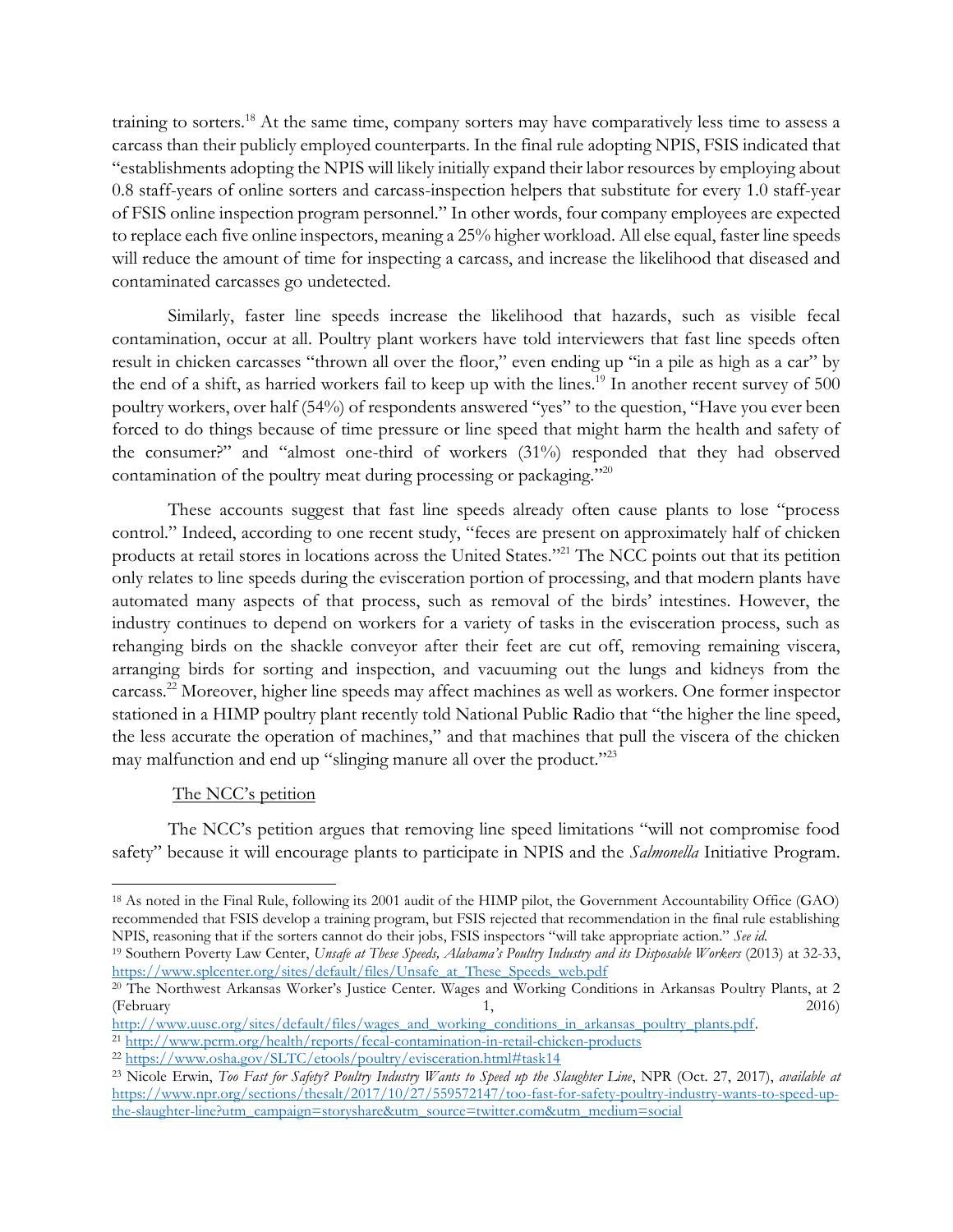As a preliminary matter, FSIS should undertake reforms that *strengthen* food safety, rather than simply seek to maintain the status quo. For example, it could set standards for incoming pathogen loads on poultry flocks to encourage widespread vaccination of flocks. In the private sector, companies like Walmart have taken this approach with great success.<sup>24</sup> FSIS could also resume publishing the identities of low performing plants on its website, a practice that the USDA Economic Research Service has credited with significant food safety gains.<sup>25</sup> However, even if one were to accept merely maintaining the status quo as a desirable goal, the available evidence does not support the NCC's claim that its proposal will not compromise food safety.

As noted in the petition, since 2007, FSIS has authorized twenty chicken slaughter plants to operate with higher line speeds of up to 175 bpm, as part of the Hazard Analysis and Critical Control Points-Based (HACCP) Inspection Models Project (HIMP) pilot. The New Poultry Inspection System (NPIS), finalized in 2014, grew out of the HIMP pilot, and similarly shifts inspection responsibilities from government to plant employees. However, unlike plants in the HIMP pilot, those enrolling in NPIS may not exceed the 140 bpm line speed cap that applies to traditionally inspected plants. In its 2014 NPIS rulemaking, FSIS acknowledged that line speeds should not increase without further research "to assess establishments' ability to maintain process control as they implement changes to operate under the NPIS."<sup>26</sup> Since then, FSIS has yet to publish any such assessment. The NCC, however, argues that the agency should go ahead and lift line speed caps on the basis of a 2011 FSIS study of the 20 HIMP pilot plants, and the results of a survey that it is reporting on for the first time in its petition.

The NCC's survey is the only new data referenced in its petition. According to the petition, the survey included 40 plants—20 traditionally inspected, 16 former HIMP plants enrolled in NPIS with line speed waivers, and 4 plants enrolled in NPIS without line speed waivers. The survey ran from December 1, 2016, to May 31, 2017. On the basis of the results, the NCC concludes that processing plants with higher line speeds, and those in NPIS overall, performed "as good as if not better than their non-NPIS counterparts" in controlling *Salmonella* and *Campylobacter*. This claim gives rise to several concerns.

First and foremost, the results of the survey are unpublished and, therefore, have not yet undergone a rigorous review process that ensures that the data and methods employed are fit-forpurpose and statistically appropriate. Second, the NCC does not explain how it selected plants to participate in the survey. If it did not select plants randomly, or HIMP plants were different from non-HIMP plants at baseline, it may have biased the data with better-than-average performing NPIS establishments, or worse-than-average performing non-NPIS establishments. Third, the NCC conducted its survey during the winter months, a time period when *Salmonella* rates are typically

<sup>24</sup> Coral Beach. Wal-Mart's chicken safety program shows significant results, *Food Safety News* (Aug. 12, 2016), http://www.foodsafetynews.com/2016/08/130453/ ("With four steps, Wal-Mart Stores Inc. has taken a giant leap in poultry food safety, reporting a decrease of the frequency of Salmonella contamination of chicken parts to 2 percent.").

<sup>25</sup> Michael Ollinger, James Wilkus, Megan Hrdlicka, and John Bovay. "Public Disclosure of Tests for Salmonella: The Effects on Food Safety Performance in Chicken Slaughter Establishments." Economic Research Report No. (ERR-231), (May 2017), https://www.ers.usda.gov/publications/pub-details/?pubid=83660 ("The Internet appears to be an effective communication tool through which market forces, set in motion by better information about the food safety performance of slaughter establishments, can discipline establishments that perform poorly on Salmonella tests. The result is a level of food safety determined more by market demand and less by direct regulation.").

<sup>26</sup> 79 Fed. Reg. at 49,591.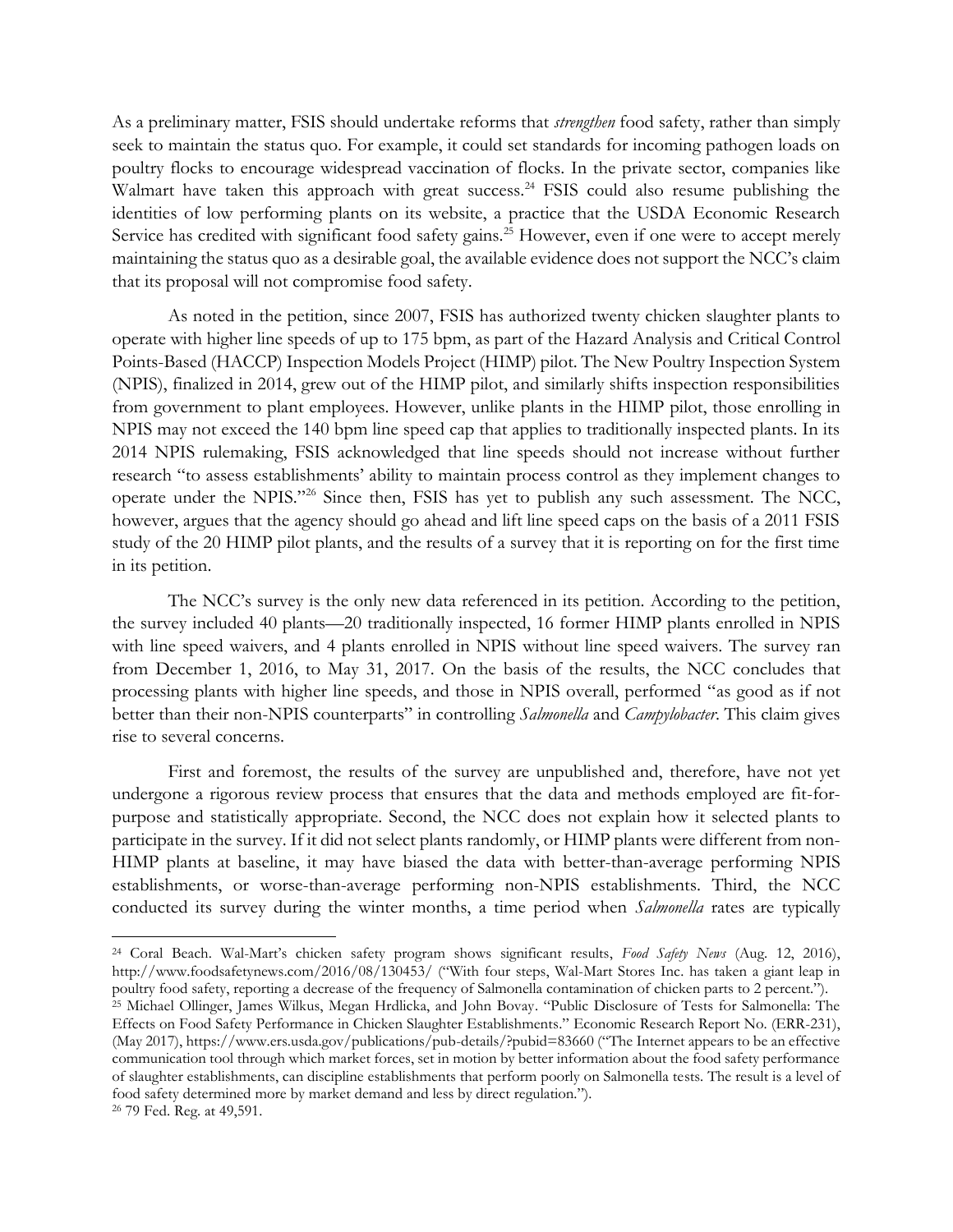significantly lower.<sup>27</sup> Fourth, the NCC claims that the surveyed NPIS plants had lower rates of noncompliance reports related to food safety, but it fails to provide information on the magnitude and statistical significance of the difference. Finally, the NCC seeks to draw conclusions on line speeds beyond the range of actual line speeds studied in its survey. NCC does not indicate that its survey collected information about actual line speeds, but its petition nonetheless seeks to eliminate *any* cap on line speeds at NPIS establishments. FSIS wrote in its 2014 rulemaking that HIMP plants have, on average, run at just 131 bpm, despite being authorized to operate at 175 bpm.

In addition to its survey, the NCC cites a 2011 internal FSIS study, which compares noncompliance reports and microbiological data from HIMP plants and traditionally inspected plants.<sup>28</sup> The 2011 study relies on a 2001 Research Triangle Institute (RTI) report on data collected as early as 1998, comparing that baseline data to HIMP plant data collected between 2009 and 2011, and purporting to show far fewer violations at HIMP plants.<sup>29</sup> The comparison, however, presumes that the industry as a whole failed to make meaningful progress in reducing fecal material contamination and other such defects during more than a decade. The NCC's petition does not address that concern, and it even suggests that the RTI study itself should support expanding HIMP, and its more specific goal of lifting line speed caps. No good reason, however, supports a need to rely on data and analyses from nearly two decades ago now.<sup>30</sup>

The Government Accountability Office found several other flaws in the 2011 internal FSIS study. Referring to the *Salmonella* data, the 2013 GAO report assessed that "FSIS' conclusion about the pilot project was based, in part, on comparisons of data that were not designed to be comparable." <sup>31</sup> GAO further questioned why FSIS ignored much of the data it collected, choosing instead to base its analysis on snapshots whose timing varied between food safety and food quality assessments.<sup>32</sup> The report concluded that FSIS still had "not thoroughly evaluated the performance of each of the pilot projects over time even though the agency stated it would do so when it announced the pilot projects."<sup>33</sup>

In its 2013 report, GAO reiterated a key objection that it first raised in a 2001 review of the HIMP pilot program, related to the selection of participating plants. Specifically, it pointed out that "plants participating in the young chicken pilot project were not randomly selected." Rather, FSIS

 $\overline{a}$ 

<sup>27</sup> *See, e.g.,* Williams, M.S., et al. (2014). Temporal Patterns in the Occurrence of Salmonella in Raw Meat and Poultry Products and Their Relationship to Human Illnesses in the United States. *Food Control* 35, 267-273 (using FSIS data to identify "a seasonal peak that is  $\overline{7}$  months long (p = 0.015) and runs from August to February" for *Salmonella* contamination in chicken carcasses).

<sup>28</sup> FSIS (2011) Evaluation of HACCP Inspection Models Project (HIMP), United States Department of Agriculture Food Safety and Inspection Service, p. 20-23. Go to [https://www.fsis.usda.gov/shared/PDF/Evaluation\\_HACCP\\_HIMP.pdf](https://www.fsis.usda.gov/shared/PDF/Evaluation_HACCP_HIMP.pdf) <sup>29</sup> *Id.* at 23, Table 3-8.

<sup>&</sup>lt;sup>30</sup> Even when it was not outdated, the RTI study exhibited serious limitations that pointed to the need for more analysis of HIMP plants' food safety performance. For example, the RTI study compared Salmonella contamination at HIMP plants on the basis of "sampling during only a 6 week period," which a later review conceded would introduce "a potential of seasonal bias." Hargis, BM., Curtis PA, Johnson MG, and Williams JD (2002) Review of the HACCP-Based Inspection Models Project by the National Alliance for Food Safety Technical Team <http://www.fsis.usda.gov/OPPDE/nacmpi/Nov2002/Papers/NAFS97.pdf>

<sup>31</sup> U.S Government Accountability Office, "More Disclosure and Data Needed to Clarify Impact of Changes to Poultry and Hog Inspections." GAO-13-775, (Aug. 2013), *available at.* <http://www.gao.gov/assets/660/657144.pdf> <sup>32</sup> *Id.* 

<sup>33</sup> *Id.* at 11.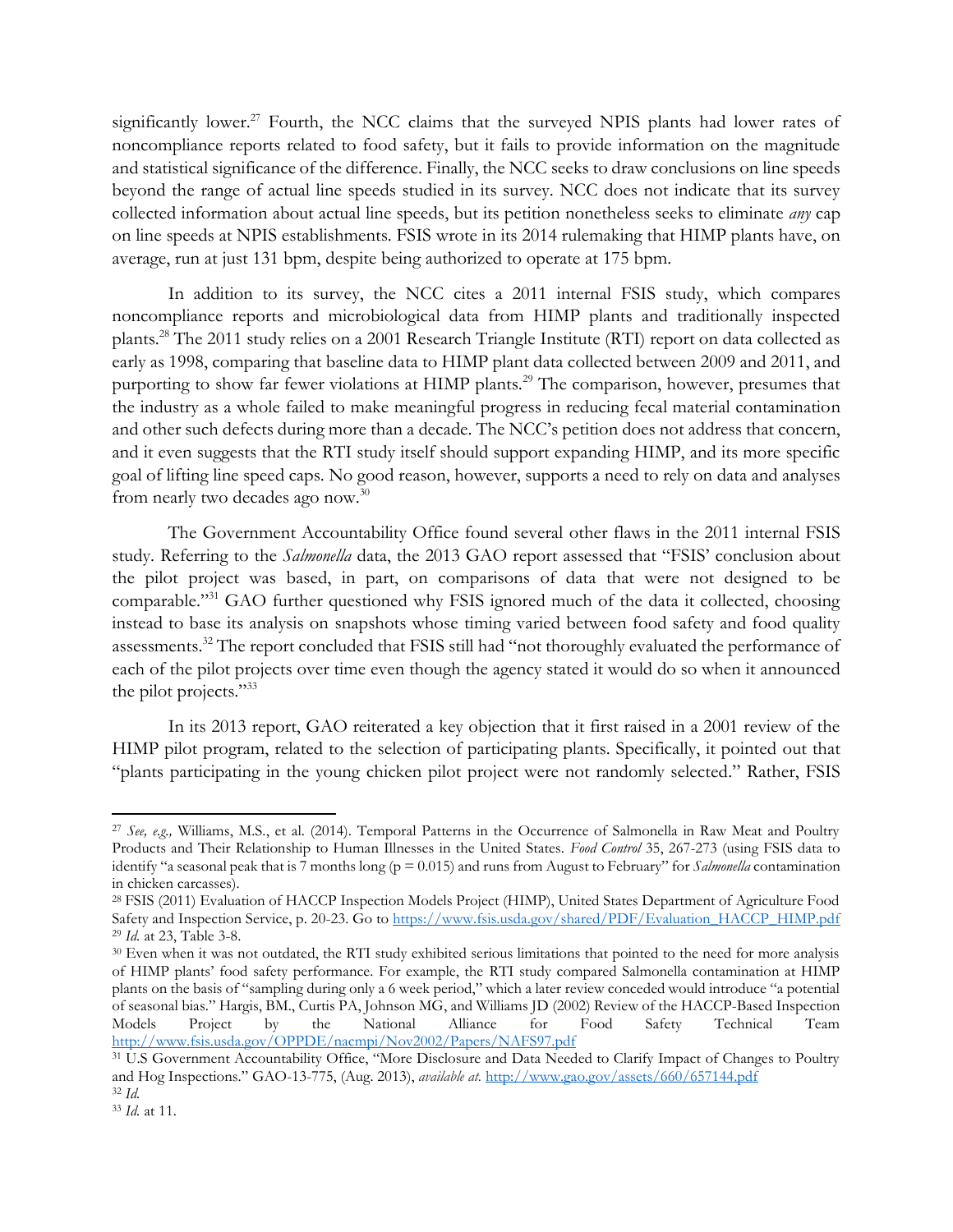relied on establishments to volunteer. The resulting cohort "did not include plants from all chicken producing areas or plants of all sizes," and therefore "cannot be generalized to the entire population of chicken slaughter plants in the United States." <sup>34</sup> The NCC petition does not address this critique, or the concern that the vast numbers of establishments for whom its proposal would lift line speed caps might behave differently than the 20 plants previously enrolled in the HIMP pilot.

#### Legal requirements for raising line speeds

The NCC petition implies that FSIS has the authority to establish a line speed "waiver system" pursuant to 9 C.F.R. § 381.3(b). We disagree for two reasons.

First, nothing in the regulatory waiver regulation suggests its provisions encompass line speed caps. Under 9 C.F.R. § 381.3(b), FSIS may "waive for limited periods" regulatory requirements "in the event of a public health emergency," not an applicable grounds here, "or to permit experimentation so that new procedures, equipment, and processing techniques may be tested to facilitate definite improvements." NCC does not indicate how lifting line speed caps would fit into the rule's "experimentation" scheme, or what sort of "limited period" might apply. Nor has it explained why simply operating at a higher line speed qualifies as a new "procedure" or "processing technique." Even assuming the NCC's proposal meets these parts of the regulatory requirements, however, the NCC's petition itself undercuts the notion that higher line speeds might "facilitate definite improvements"<sup>35</sup> in food safety, arguing instead that its line speed waiver proposal would merely "not compromise food safety."

Second, FSIS must undertake notice and comment rulemaking if it wants to amend or repeal its line speed restriction.<sup>36</sup> FSIS issued a proposed rule that would have raised line speed caps at NPIS plants in 2012.<sup>37</sup> A vigorous debate ensued. Members of the Safe Food Coalition, along with thousands of others, submitted comments expressing concern or support for various parts of the proposal. In 2014, FSIS explained in a final rule that "the maximum line speed for young chickens will be 140 bpm for establishments operating under the NPIS instead of 175 bpm, as was proposed."<sup>38</sup> This line-speed cap clearly qualifies as a "legislative rule," "issued through notice-and-comment rulemaking" and having "the 'force and effect of law," as opposed to an "interpretive rule ... issued by an agency to advise the public of the agency's construction of the statutes and rules which it administers."<sup>39</sup> FSIS therefore cannot repeal the line-speed cap through the proposed waiver process because "an agency issuing a legislative rule is itself bound by the rule until that rule is amended or revoked" and "may not alter such a rule without notice and comment."<sup>40</sup>

<sup>34</sup> *Id.* at 3.

<sup>35</sup> 9 C.F.R. § 381.3(b).

<sup>36</sup> *See Nat'l Family Planning & Reprod. Health Ass'n v. Sullivan*, 979 F.2d 227, 231 (D.C. Cir. 1992) ("When an agency promulgates a legislative regulation by notice and comment directly affecting the conduct of both agency personnel and members of the public, whose meaning the agency announces as clear and definitive to the public and, on challenge, to the Supreme Court, it may not subsequently repudiate that announced meaning and substitute for it a totally different meaning without proceeding through the notice and comment rulemaking normally required for amendments of a rule."). <sup>37</sup> Proposed rule at

<sup>38</sup> Final rule at 49591.

<sup>39</sup> *See, e.g.,* Perez v. Mortg. Bankers Ass'n, 135 S. Ct. 1199, 1203-04 (2015) (internal citations omitted).

<sup>40</sup> Clean Air Council v. Pruitt, 862 F.3d 1, 9 (D.C. Cir. 2017)